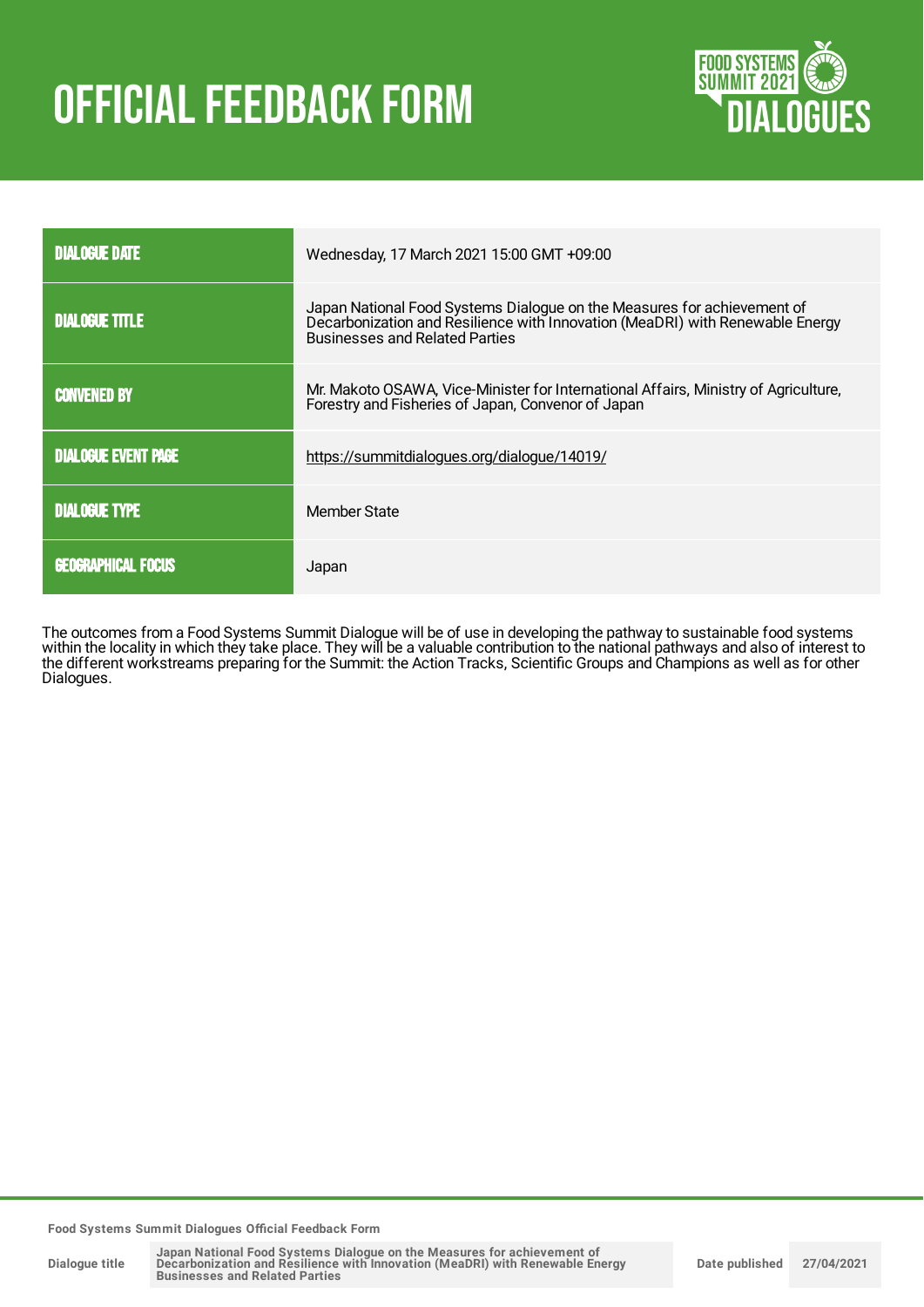## 1.PARTICIPATION



#### NUMBER OF PARTICIPANTS FROM EACH STAKEHOLDER GROUP

| $\mathbf{2}^{\prime}$ | Small/medium enterprise/artisan             |    | Workers and trade union                     |
|-----------------------|---------------------------------------------|----|---------------------------------------------|
|                       | Large national business                     |    | <b>Member of Parliament</b>                 |
|                       | Multi-national corporation                  | 1. | Local authority                             |
|                       | Small-scale farmer                          |    | Government and national institution         |
|                       | Medium-scale farmer                         |    | Regional economic community                 |
|                       | Large-scale farmer                          |    | <b>United Nations</b>                       |
|                       | Local Non-Governmental Organization         |    | International financial institution         |
|                       | International Non-Governmental Organization |    | Private Foundation / Partnership / Alliance |
|                       | Indigenous People                           |    | Consumer group                              |
|                       | Science and academia                        |    | Other                                       |

**Food Systems Summit Dialogues Official Feedback Form**

**Dialogue title**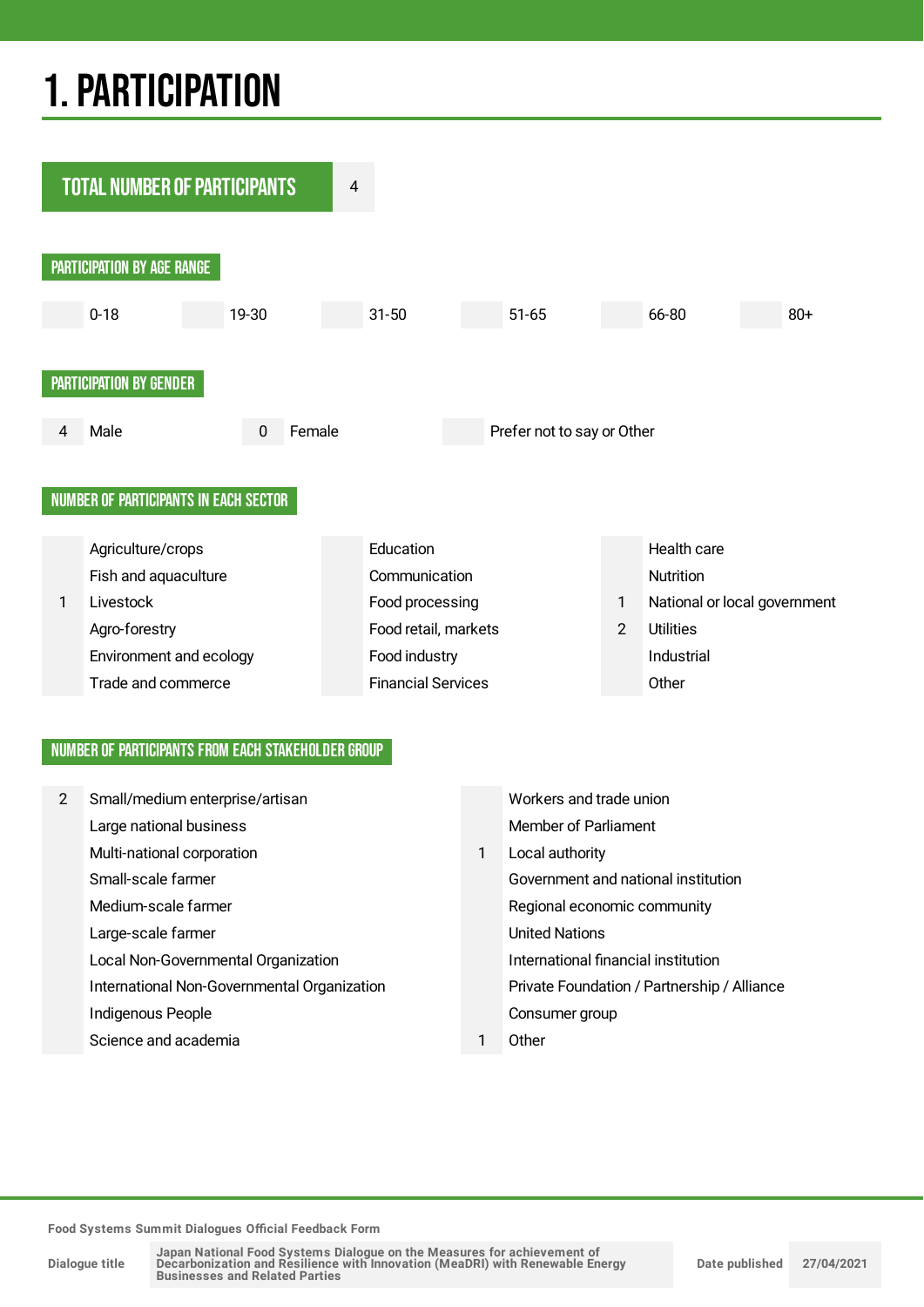## 2. PRINCIPLES OF ENGAGEMENT

HOW DID YOU ORGANIZE THE DIALOGUE SO THAT THE PRINCIPLES WERE INCORPORATED, REINFORCED AND ENHANCED?

HOW DID YOUR DIALOGUE REFLECT SPECIFIC ASPECTS OF THE PRINCIPLES?

DO YOU HAVE ADVICE FOR OTHER DIALOGUE CONVENORS ABOUT APPRECIATING THE PRINCIPLES OF ENGAGEMENT?

**Food Systems Summit Dialogues Official Feedback Form**

**Dialogue title**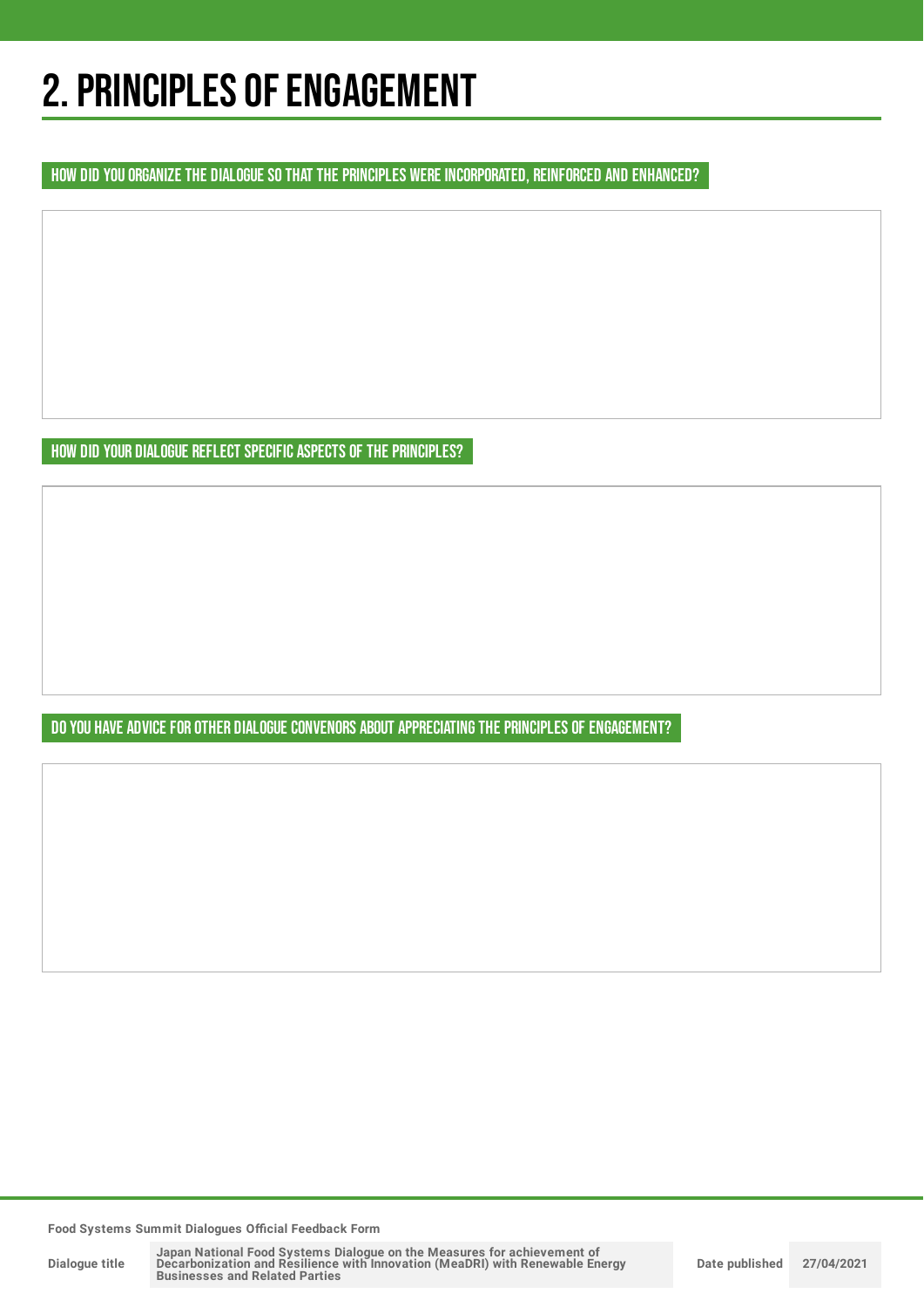## 3. METHOD

The outcomes of a Dialogue are influenced by the method that is used.

DID YOU USE THE SAME METHOD AS RECOMMENDED BYTHE CONVENORS REFERENCE MANUAL?

**Yes** ✓ **No**

MAFF held the dialogue with stakeholders for developing the new strategy for realizing both the productivity improvement and sustainability through innovation, called "Measures for achievement of Decarbonization and Resilience with Innovation (MeaDRI)". MAFF explained the outline of a draft of MeaDRI to the stakeholders, followed by the expression of views of the stakeholders on challenges and opportunities for sustainable food systems associated with the strategy.

**Food Systems Summit Dialogues Official Feedback Form**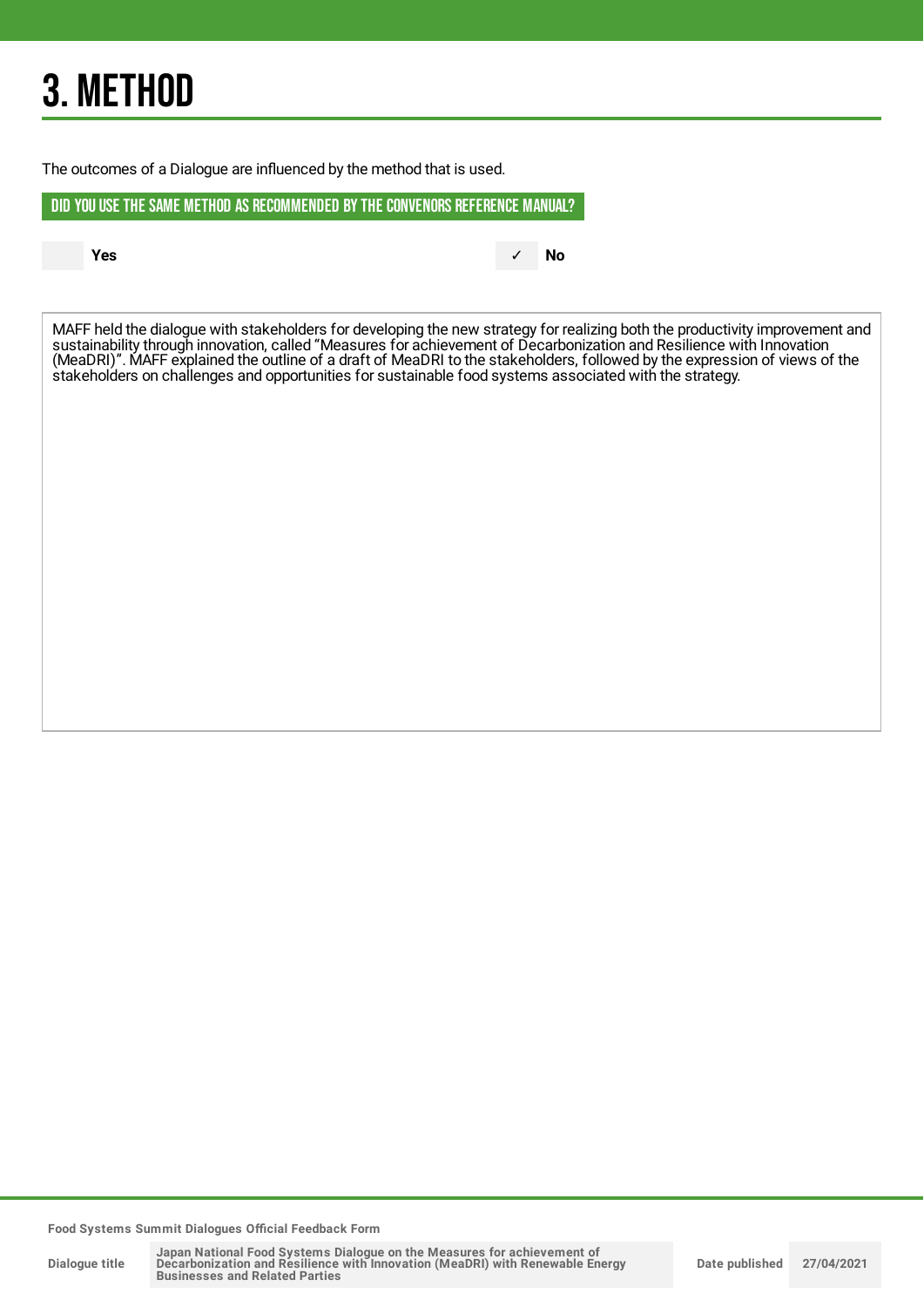## 4. DIALOGUE FOCUS & OUTCOMES

### MAJOR FOCUS

The expression of views of the stakeholders on challenges and opportunities for sustainable food systems associated with the new strategy, "MeaDRI".

#### ACTION TRACKS

|              | Action Track 1: Ensure access to safe and<br>nutritious food for all      |
|--------------|---------------------------------------------------------------------------|
| $\checkmark$ | Action Track 2: Shift to sustainable<br>consumption patterns              |
|              | Action Track 3: Boost nature-positive<br>production                       |
|              | Action Track 4: Advance equitable livelihoods                             |
|              | Action Track 5: Build resilience to<br>vulnerabilities, shocks and stress |

#### **KEYWORDS**



**Food Systems Summit Dialogues Official Feedback Form**

| Dialogue title |  |
|----------------|--|
|                |  |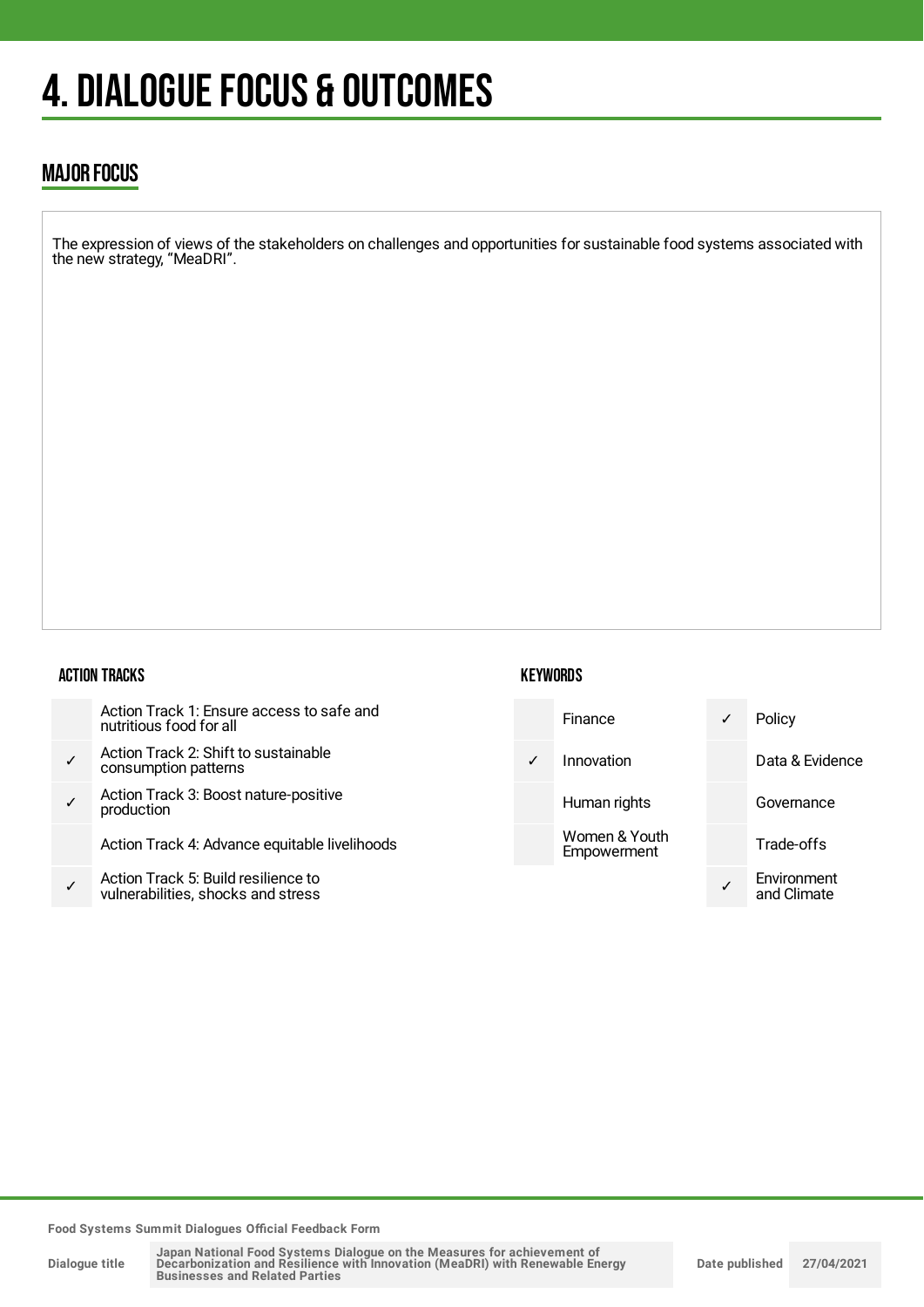### MAIN FINDINGS

The main remarks of the participants are as follows.

(1) It is possible to develop agricultural production and the wide- range businesses using profits from solar power generation of farmland. Such income other than farming will enable us to regenerate idle plots and lead to resolution of unused farmland.

(2) Younger generation is highly interested in new perspectives, and it is important to change the way agriculture is performed by energy use. In addition, as they are also highly interested in environmental issues, the conversion of agriculture itself to one with a low environmental load through the conversion of energy will lead to fostering the next generation. (3) For the sustainable development of agriculture, it is necessary to build a sustainable energy supply and demand system in Japan, including by technological development. Also, we need to present what agriculture and farm villages should be in 2050, so that we can help younger generation imagine agriculture in the future.

(4) Regarding creation of innovation, the reason why the electrification of agricultural machinery such as tractors is behind that of overseas is that the domestic market is small and difficult to expand. We would like to ask the government to create an incentive for businesses from an international perspective, including technology transfer to developing countries. (5) In rural areas, power transmission lines are not sufficiently developed. Therefore, it is important how to consume the generated electricity in the area. Using an EV car as a storage battery, it charges electricity on farmland during the day and uses it at home at night to contribute to "local production for local consumption".

(6) For woody biomass power generation, securing dried wood chips, maximizing heat utilization, and commercializing biochar are important. We would like to realize "local production for local consumption" by installing the power generation facility near the heat demand such as farmland and shortening the distance between the farmland and the power generation facility (within 30km).

(7) By utilizing bio-gasification technology and using heat and biochar generated as by-product, it is possible to contribute to creating a recycling-oriented society even on a small scale.

(8) A biogas plant that utilizes livestock manure requires a high maintenance cost of the facility. Effective use of digestive juice as liquid fertilizer leads to reduction of chemical fertilizer, and therefore, we would like to ask for the governmental support for its maintenance costs.

#### ACTION TRACKS Action Track 1: Ensure access to safe and nutritious food for all ✓ Action Track 2: Shift to sustainable consumption patterns ✓ Action Track 3: Boost nature-positive production Action Track 4: Advance equitable livelihoods ✓ Action Track 5: Build resilience to vulnerabilities, shocks and stress **KEYWORDS** Finance ✓ Policy Innovation Data & Evidence Human rights **Governance** Women & Youth Empowerment Trade-offs ✓ **Environment** and Climate

**Food Systems Summit Dialogues Official Feedback Form**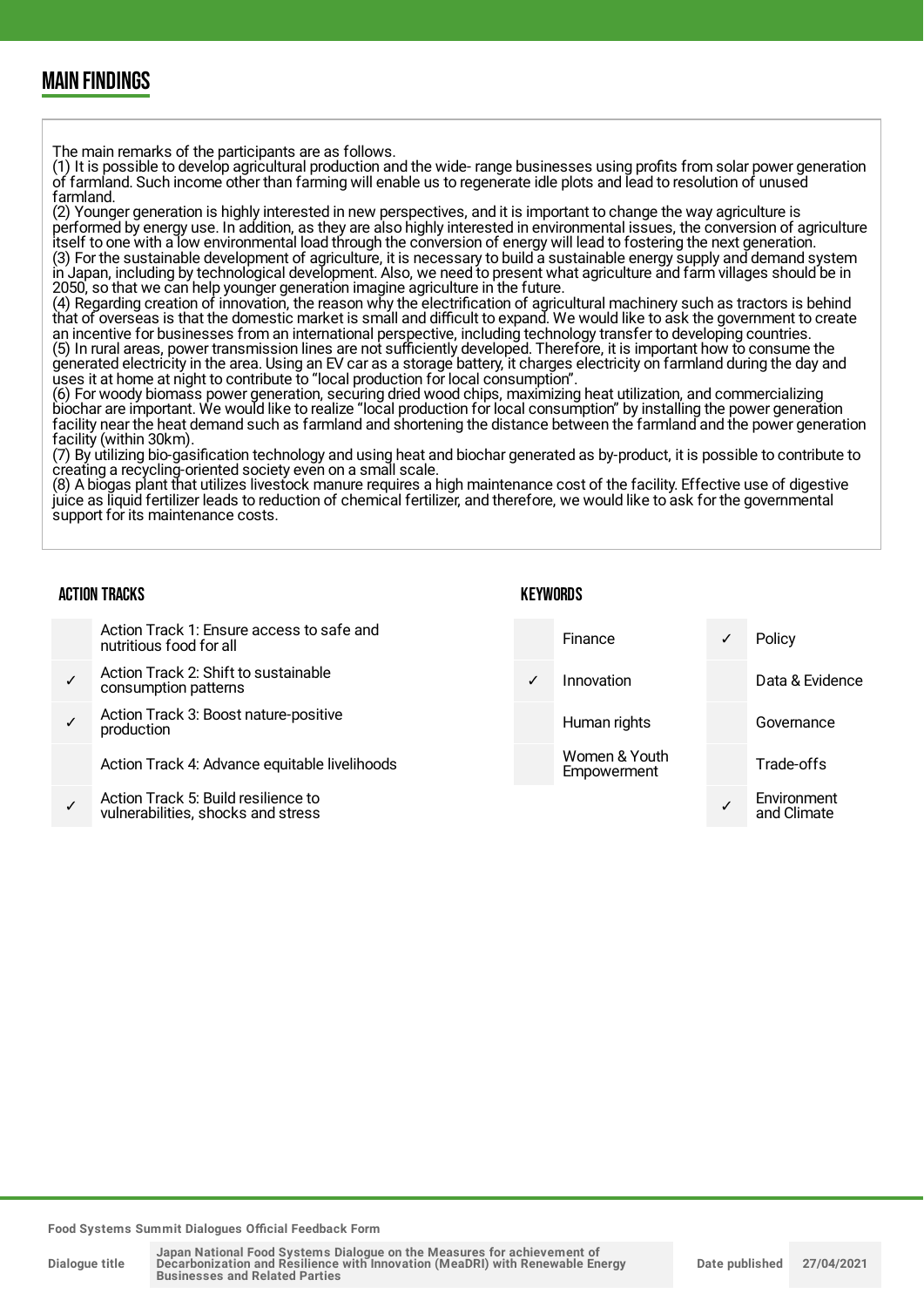### OUTCOMESFOR EACH DISCUSSION TOPIC

#### ACTION TRACKS

Action Track 1: Ensure access to s nutritious food for all

Action Track 2: Shift to sustainable consumption patterns

Action Track 3: Boost nature-positi production

Action Track 4: Advance equitable

Action Track 5: Build resilience to vulnerabilities, shocks and stress

| safe and    | Finance                      | Policy                     |
|-------------|------------------------------|----------------------------|
| e           | Innovation                   | Data & Evidence            |
| ive         | Human rights                 | Governance                 |
| livelihoods | Women & Youth<br>Empowerment | Trade-offs                 |
|             |                              | Environment<br>and Climate |
|             |                              |                            |

**Food Systems Summit Dialogues Official Feedback Form**

**Dialogue title**